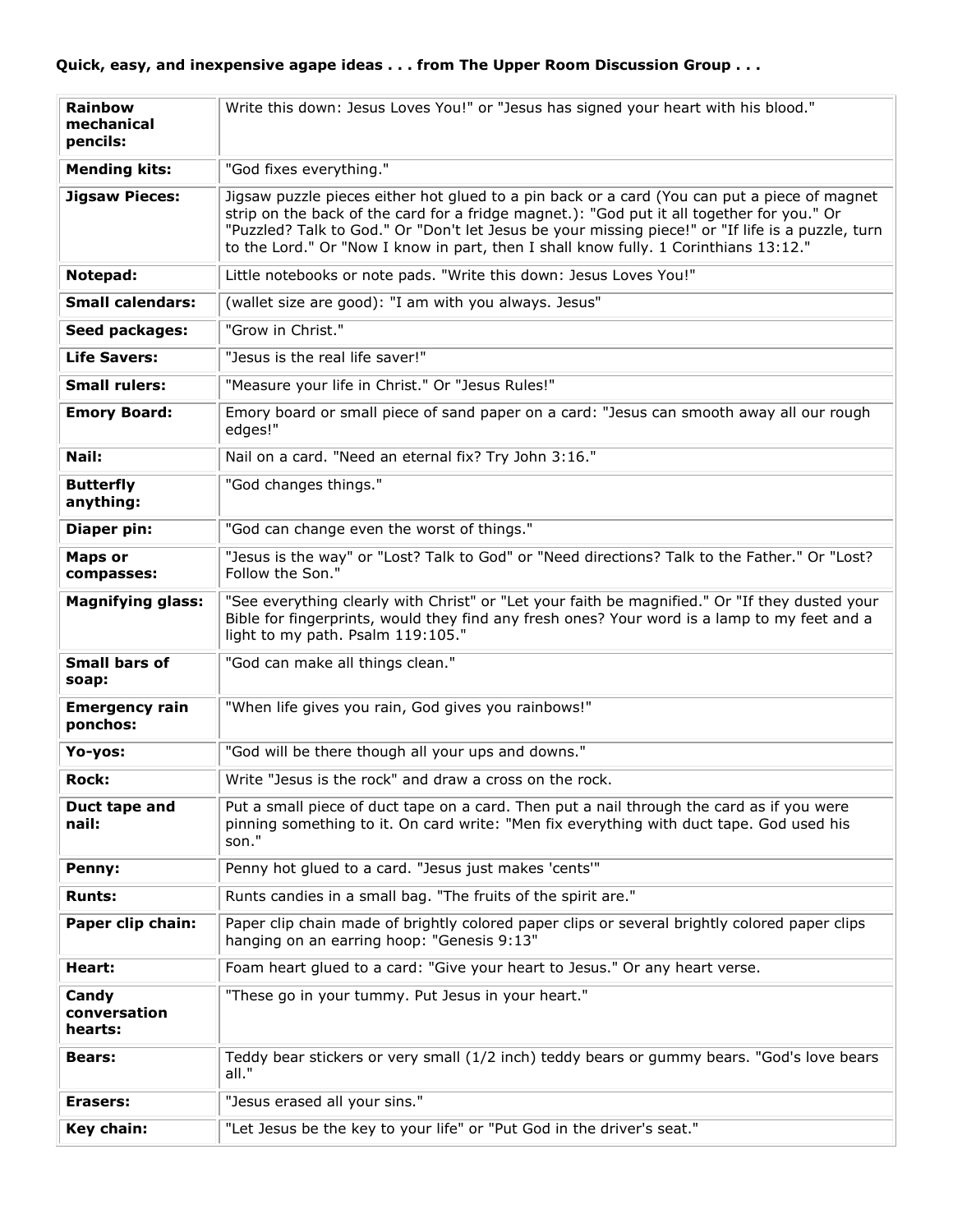## **Quick, easy, and inexpensive agape ideas . . . from The Upper Room Discussion Group . . .**

| <b>Shoe horns:</b>                   | "For a perfect fit every time, try Jesus."                                                                                                                                                              |
|--------------------------------------|---------------------------------------------------------------------------------------------------------------------------------------------------------------------------------------------------------|
| Earplugs:                            | "For all those times when noise is not so joyful."                                                                                                                                                      |
| <b>Atomic fireballs:</b>             | "Get fired up for Christ!"                                                                                                                                                                              |
| <b>Smiley face</b><br>anything:      | "Smile. God loves you."                                                                                                                                                                                 |
| <b>Kites:</b>                        | Small plastic or balsa wood planes or miniature kites: "Fly high with Christ."                                                                                                                          |
| <b>Band aid on card:</b>             | "Christ heals all."                                                                                                                                                                                     |
| Pots:                                | Small jars or pots made from Play Dough and hardened. "Put yourself in the potter's hands."                                                                                                             |
| <b>Finger traps:</b>                 | "Submit to Christ and be free." You may want to explain on the card that the finger trap will<br>hold you as long as you struggle and pull.                                                             |
| <b>Hand held fans:</b>               | Cut a large heart from card stock or other paper and tape this to a pencil. Print on heart<br>before cutting and taping: "Join the Jesus fan club."                                                     |
| Golf tees taped to<br>a card:        | "Jesus will always fit your needs to a tee!"                                                                                                                                                            |
| Airhead candy:                       | "Don't be an airhead! Listen to Jesus!"                                                                                                                                                                 |
| <b>Kool Aid</b><br>packages:         | "Let Jesus be the cool aid in your life."                                                                                                                                                               |
| Hershey kiss(es):                    | Hershey kiss(es) on a card: "A good night kiss for you. Sleep in peace as God watches over<br>you" or "An honest answer is like a kiss on the lips." Proverbs 24:26 or with 2 kisses "Angel<br>kisses." |
| Mint:                                | A mint taped to a card: "Jesus is 'mint' for you."                                                                                                                                                      |
| Sponge:                              | Small piece of sponge attached to a card: "Soak up God's love."                                                                                                                                         |
| <b>Chewy Candy:</b>                  | Gum, caramel, starburst candy, tootsie roll or other chewy candy: "Choose Jesus" or<br>"Choose this day whom you will serve." Joshua 2:4-15                                                             |
| <b>Now and Later</b><br>candy:       | "Jesus Now and Later."                                                                                                                                                                                  |
| Q-tip:                               | Q-tip taped to a card: "Open our ears, Lord. We want to hear Jesus."                                                                                                                                    |
| <b>Small plastic</b><br>frogs:       | "FROG: Fully relying on God."                                                                                                                                                                           |
| <b>Gold Fish</b><br>crackers:        | "Come follow me and I will make you fishers of men." Matthew 4:19                                                                                                                                       |
| <b>Small back</b><br>scratchers:     | "God always has a hand for you!"                                                                                                                                                                        |
| <b>Skittles candies:</b>             | "Taste the rainbow of God's love."                                                                                                                                                                      |
| Equal package:                       | "Nothing equals Jesus!"                                                                                                                                                                                 |
| <b>Picture of a cell</b><br>phone:   | Photocopy picture on paper and color with bright colors: "Call on God. Unlimited free<br>anytime access."                                                                                               |
| <b>Small packages of</b><br>tissues: | "God will take your tears and make an ocean."                                                                                                                                                           |
| Gold wrapped<br>chocolate coins:     | "His love is more precious than gold."                                                                                                                                                                  |
| <b>Corks or fishing</b><br>bobbers:  | God's love is unsinkable.                                                                                                                                                                               |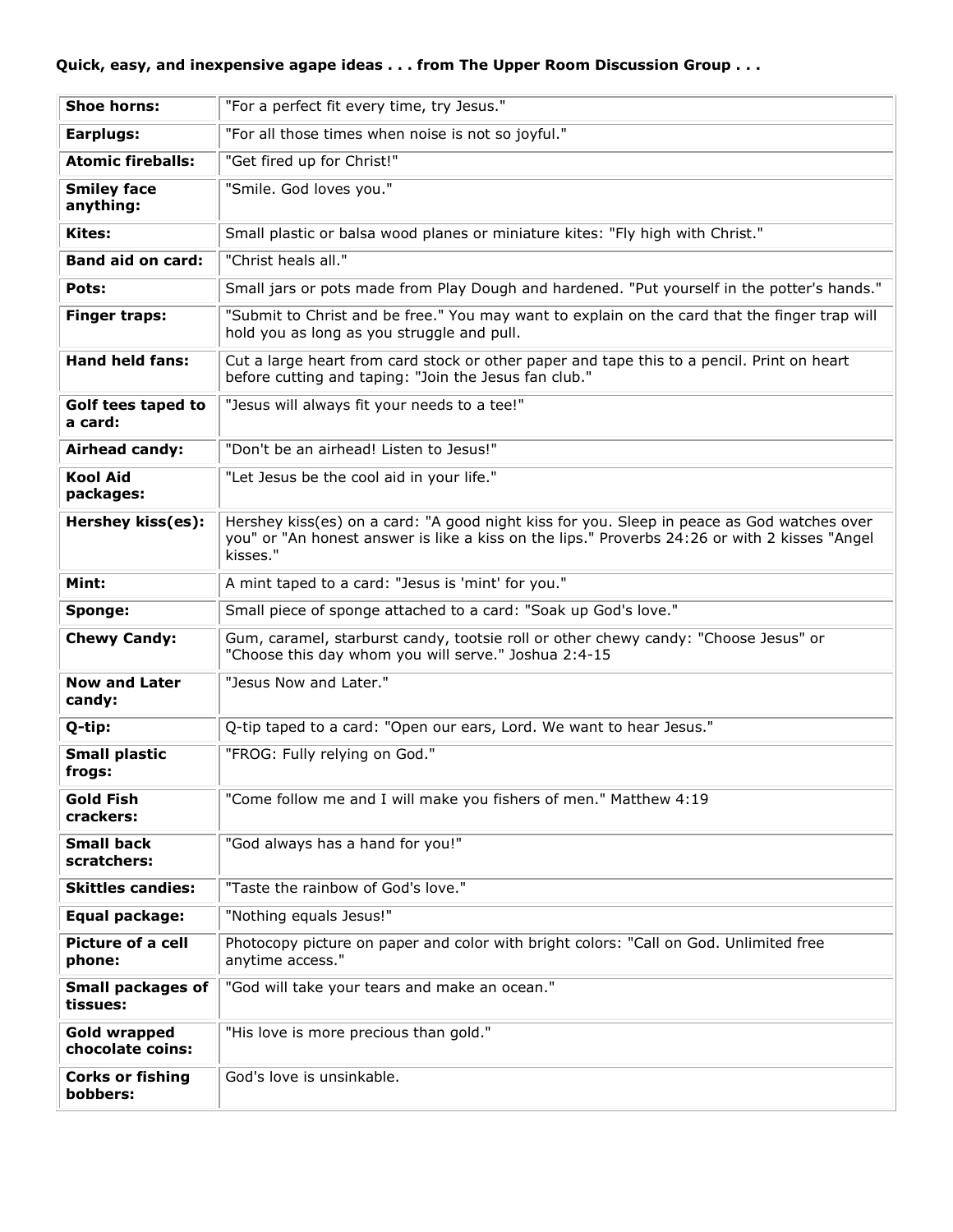| <b>Small match box-</b><br>size cars:         | "Put God in the driver's seat."                                                                                                                                                                                                                                                                            |
|-----------------------------------------------|------------------------------------------------------------------------------------------------------------------------------------------------------------------------------------------------------------------------------------------------------------------------------------------------------------|
| Honey:                                        | Bit of Honey or fast food size honey package: Psalm 19:10                                                                                                                                                                                                                                                  |
| <b>Cream Savers:</b>                          | You are the cream of the crop. Let Jesus be your Life Savior.                                                                                                                                                                                                                                              |
| <b>Small pocket size</b><br>mirrors:          | "Let Christ be reflected in you."                                                                                                                                                                                                                                                                          |
| Letter openers:                               | "God opens up a whole new world of possibilities."                                                                                                                                                                                                                                                         |
| Toy watches:                                  | "God has all the time in the world for you." Or "Ecclesiastes 3:1"                                                                                                                                                                                                                                         |
| <b>Birds:</b>                                 | Small plastic or feather birds (floral section of craft store): "Matthew 10:31"                                                                                                                                                                                                                            |
| <b>Toy paratroopers</b><br>(party favors):    | "Let Jesus be your parachute."                                                                                                                                                                                                                                                                             |
| <b>Individually</b><br>wrapped hand<br>wipes: | "Jesus makes all things clean."                                                                                                                                                                                                                                                                            |
| <b>Rubber Ducks:</b>                          | "Life with Christ is just ducky!"                                                                                                                                                                                                                                                                          |
| <b>Mini-frisbees or</b><br>spinning tops:     | "I may not always know where I'm going, but the one I'm following does. 'The Lord will<br>guide you always.' Isaiah 58:11"                                                                                                                                                                                 |
| <b>Whistle:</b>                               | "Whistle while you work Whatever you do, work at it with all your heart, as working for the<br>Lord, not for men. Colossians 3:23."                                                                                                                                                                        |
| <b>Milky Way candy</b><br>bars:               | "He had a universe to choose from, but God chose you."                                                                                                                                                                                                                                                     |
| <b>Baseball trinkets:</b>                     | "No outs. All safe with Christ" or "Hit a home run with Christ."                                                                                                                                                                                                                                           |
|                                               |                                                                                                                                                                                                                                                                                                            |
| <b>Mustard seed:</b>                          | Mustard seed glued to a piece of cardstock: "A little faith goes a long way. Matthew 17:20.                                                                                                                                                                                                                |
| <b>Snickers</b>                               | Tape or glue a "fun-size" Snickers bar to a note card and put the words, "Hungry for God,<br>Why Wait"                                                                                                                                                                                                     |
| <b>Thumbodys</b>                              | Place your thumb onto an inkpad and place on a note card Draw each thumbprint as a person<br>- be creative! Write "Thumbody Loves You!"                                                                                                                                                                    |
| <b>Stick with God</b>                         | Tape or hot glue a small stick to a note card and write "Stick With God"                                                                                                                                                                                                                                   |
| <b>Dryer Sheets</b>                           | Staple a dryer sheet to a note card and write "Cling To Jesus!"                                                                                                                                                                                                                                            |
| <b>Kleenex</b>                                | On a travel-size package of Kleenex, write Rev. 21:4 - "God shall wipe every tear from their<br>eyes."                                                                                                                                                                                                     |
| <b>Noisemakers</b>                            | Attach this message to a noisemaker: Psalm 100:1 - "Make a joyful noise"                                                                                                                                                                                                                                   |
| <b>Bag of nuts</b>                            | To a bag of nuts, write: "Jesus is nuts about you!"                                                                                                                                                                                                                                                        |
| <b>UNO</b>                                    | Write: "DO UNO JESUS?"                                                                                                                                                                                                                                                                                     |
| <b>Sponge</b>                                 | To a piece of sponge, attach the message: "You made the journey, soak it all in!"                                                                                                                                                                                                                          |
| <b>Belly Button</b><br><b>Cleaner</b>         | To a piece of matchstick, glue a piece of pipe cleaner, rounded. Attach the message: "Just<br>when you think you had everything, a belly button cleaner!" and the verse 2 Cor. 7:1 - "Let<br>us cleanse ourselves from all filthiness of the flesh and spirit, perfecting holiness in the fear<br>of God." |
| <b>Pixie Sticks</b>                           | Attach a Pixie Stick (sugar stick) to a note card and write: "God 'picks' you as His beloved."                                                                                                                                                                                                             |
| <b>Candy Cane</b>                             | Attach a candy cane to a note card and write "By the stripes, we are healed."                                                                                                                                                                                                                              |
| <b>Birthday Candles</b>                       | Attach a birthday candle to a note card and write "Let your light shine" - Matthew 5:11                                                                                                                                                                                                                    |